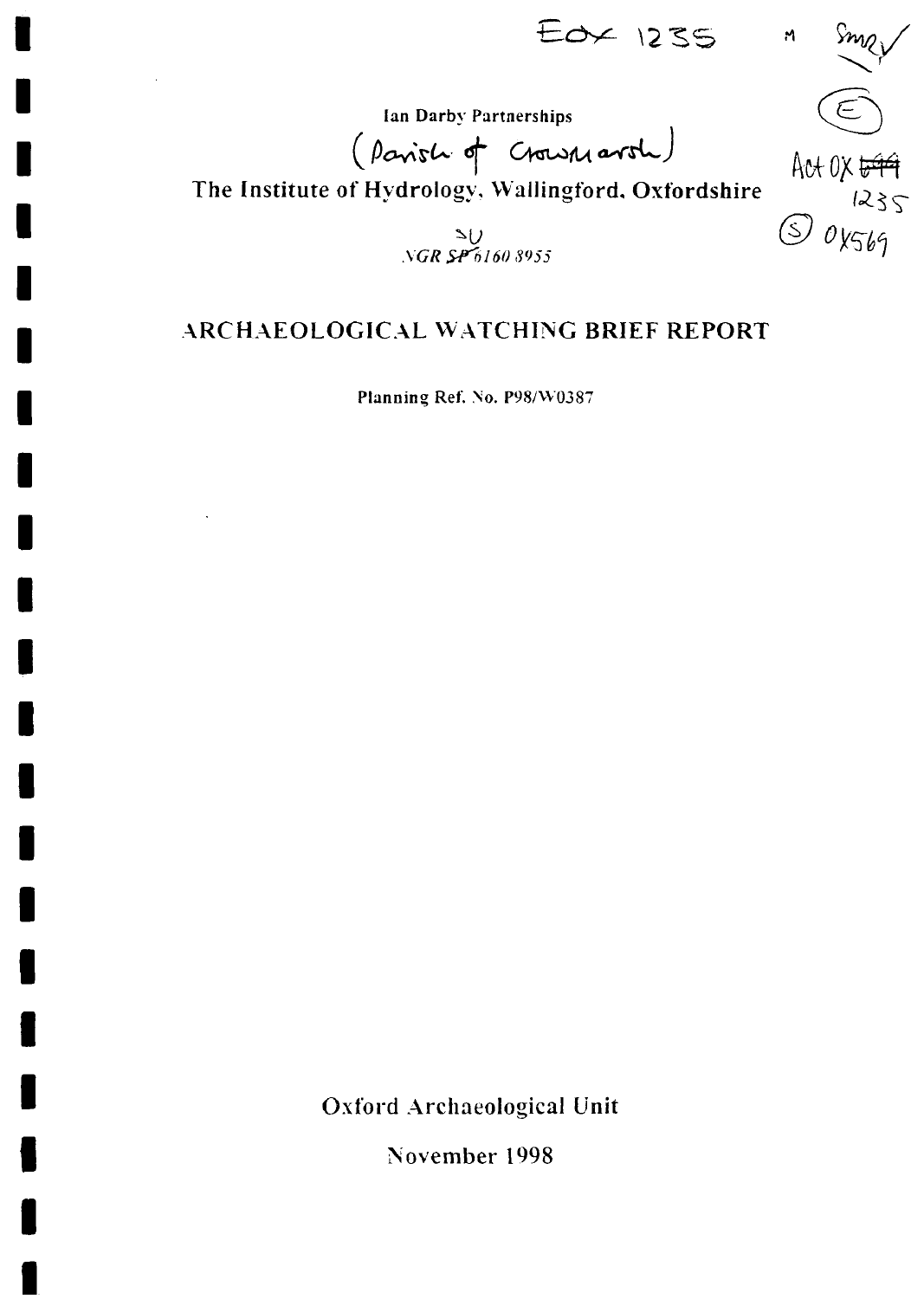Neg 9<br>Sub8NW

**Ian Darby Partnerships** 

# The Institute of Hydrology, Wallingford, Oxfordshire

*NGRSP 6160 8955* 

### ARCHAEOLOGICAL WATCHING BRIEF REPORT

**Planning Ref. No. P98/W0387** 

| Prepared by:<br>$\Delta t^2$         |
|--------------------------------------|
| 44<br>Date:<br>$\mathcal{I}$<br>17/  |
|                                      |
| Comedi<br>Checked by:                |
| 1998<br>Date:<br>نڊ<br>$\frac{1}{2}$ |
| $\cdot$<br>$\bullet$                 |
| <u> Uicins</u><br>Approved by:       |
| Date:<br>998<br>8/<br>12             |

# Oxford Archaeological Unit

November 1998

*November 1998 WAHYD 98* 

Ì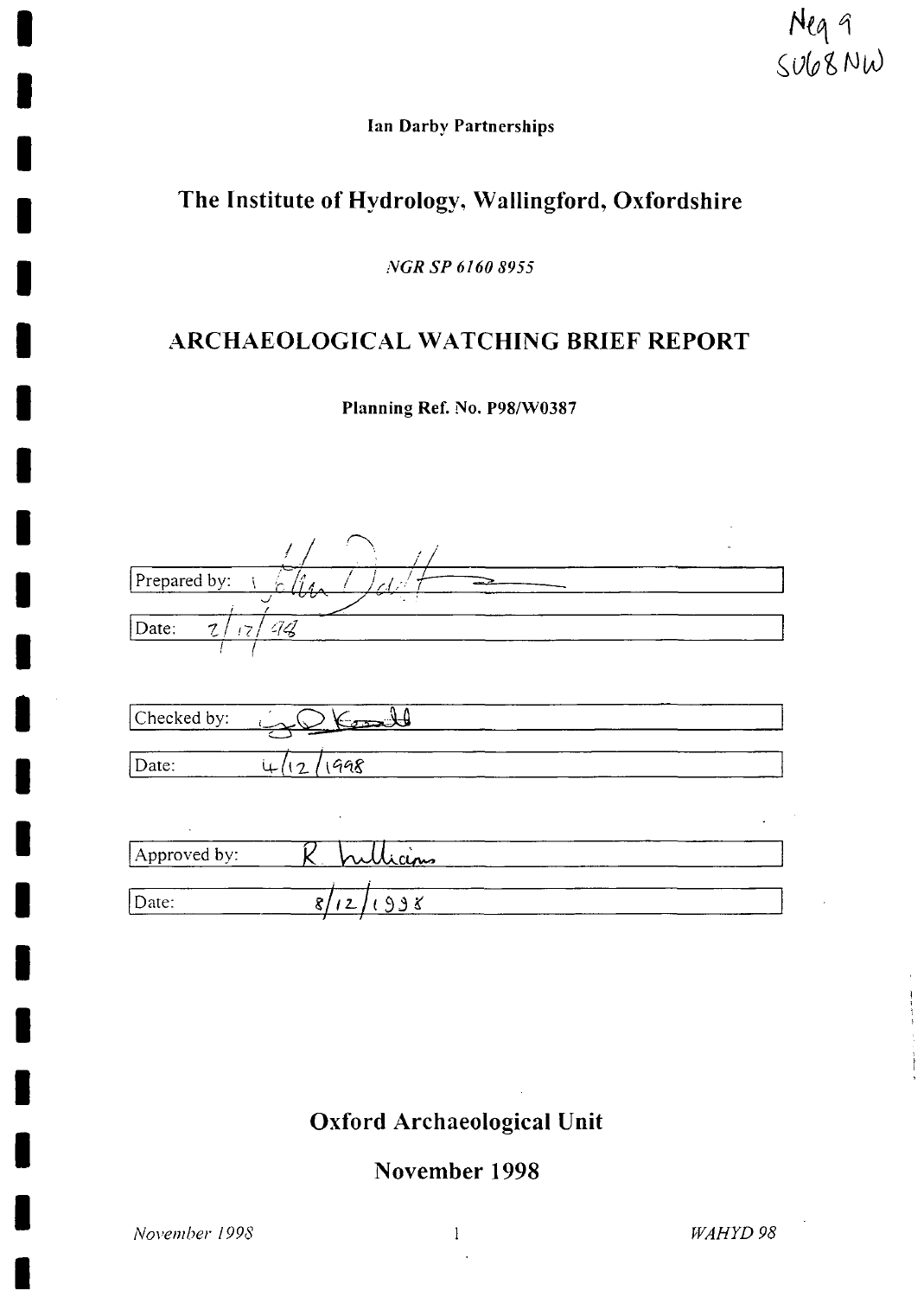#### *Summary*

*In October 1998 the Oxford Archaeological Unit (OAU) undertook a watching brief at The Institute of Hydrology, Wallingford, Oxfordshire (NGR SP 6160 8955), during construction oj four new buildings. No archaeological features were seen and no finds were retrieved. Two possibly alluvial deposits were identified.* 

#### **1 Introduction**

The development proposal (planning application no. P98/W0387) comprised the construction of two entirely new buildings, the front block and the west wing, and extensions to two existing buildings, the restaurant and the library. Construction was divided into two main areas of groundworks, areas A and B; the west wing was constructed in area B and the front block, library extension and restaurant extension in area A.

The watching brief was commissioned by Ian Darby. Chartered Architects & Project Managers, on behalf of Weatherald Construction. It was undertaken to a brief set by and a WSF agreed with the County Archaeological Officer, prepared in response to Condition 8 of the Town and Country Planning Acts.

#### **2 Background (Fig. 1)**

The site is located just to the east of the River Thames, outside the Saxon *burh* of Wallingford. A cropmark ring ditch and an enclosure lie just to the east of the Institute, part *o\'* an extensive series of prehistoric archaeological complexes in the immediate vicinity. An extensive complex of probable Neolithic. Bronze Age and Iron Age ritual, funerary and settlement sites lies to the south-west of the development site, in the vicinity of Winterbrook. The prehistoric earthwork of Grim's Ditch, also on the eastern bank of the river, lies to the south. Mesolithic flints were recovered from relict ploughsoils preserved under the Grim's Ditch bank; several Neolithic flint scatters have also been recovered in the immediate vicinity. Three Mortlake Ware bowls have been recovered from the river to the south of the development site.

A late Bronze Age riverside settlement, located *on* a long eyot. lies to the south-west and is bounded to the east by the present course of the Thames and to the west by a silted-up former channel. As a part of the Wallingford Bypass Project the OAU excavated several trenches in an effort to determine the size and nature of this occupation; the trenches revealed a large contemporary palaeochannel to the west with sixteen wooden piles driven into its bed together with a quantity of preserved timber, charcoal and a pottery vessel of Bronze Age date. The timbers were thought to represent one or more bridges, or jetties, and the piles were thought to extend beyond the limited area investigated. Finds of a similar date were also uncovered at the OAU excavations at Grim's Ditch. Although the works at The Institute of Hydrology were some distance from the present course of the Thames, the possibility of similar finds and/or features could not be entirely discounted.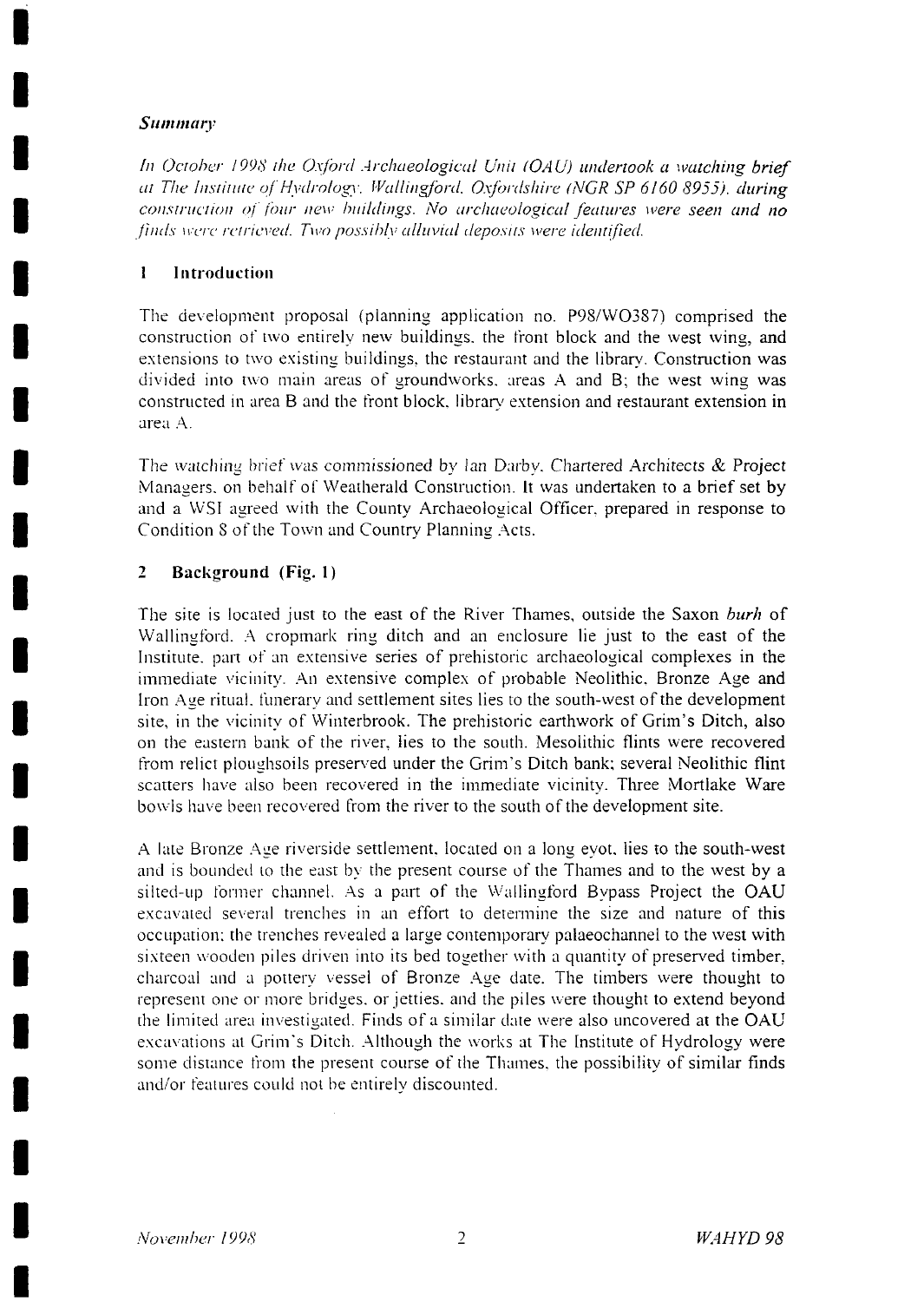#### 3 Aims

The aims of the watching brief were to record any archaeological remains exposed on site during the course of the works to established OAU standards (Wilkinson 1992), in order to secure the preservation by record of any archaeology, the presence and nature of which could not be established in advance.

#### 4 Methodology

The initial topsoil strip of areas A and B and their associated access routes and dumper runs was undertaken by a tracked 360° mechanical excavator fitted with a toothless ditching bucket working in tandem with a dumper. Upon completion of this work a smaller toothed bucket was used to excavate the foundation trenches, with the excavated spoil being removed from site regularly due to limited working space. Archaeological inspection commenced with the topsoil strip; inspection of the trenches was undertaken both during and after their excavation.

Within the constraints imposed by health and safety considerations the deposits exposed were cleaned, inspected and recorded in plan, section and by colour slide and monochrome print photography. Written records were also made on proforma sheets. Soil description utilises standard charts for the approximation of percentage of inclusion types in soil deposits.

#### 5 Results (Figs. 2 & 3)

The initial topsoil strip in areas A and B reduced the ground level by c. 0.40 m, revealing:

- $(1)$  0.25 m of mid gray silty clay loam topsoil, over:
- $(2)$  0.15 m of mid buff/brown sandy silt containing occasional small fragments of modern housebrick. concrete and pieces *of* quartzite. This deposit was quite heavily rooted in places, possibly where trees predating the construction of the institute had been grubbed out.

Following the topsoil strip the foundation trenches were dug to a further depth of c. 1  $-1.5$  m depending upon the prevailing ground conditions. The sequence of further deposits seen appeared to be relatively consistent across the site and went as follows:

Context (2) was seen to be *on* average 0.30 - 0.34 m thick and sealed;

- (3) 0.40 m *of* silty brown/buff sandy loam containing quartzite pieces and some small, possibly water-smoothed pebbles. This deposit sealed:
- $(4)$  0.60 0.66 m of mid-dark brown friable slightly silty clay loam with small. possibly water-smoothed pebbles and occasional quartzite pieces.

The bottom of context (4) was not seen as it lay below the contractor's base of dig. None of the deposits seen contained any finds.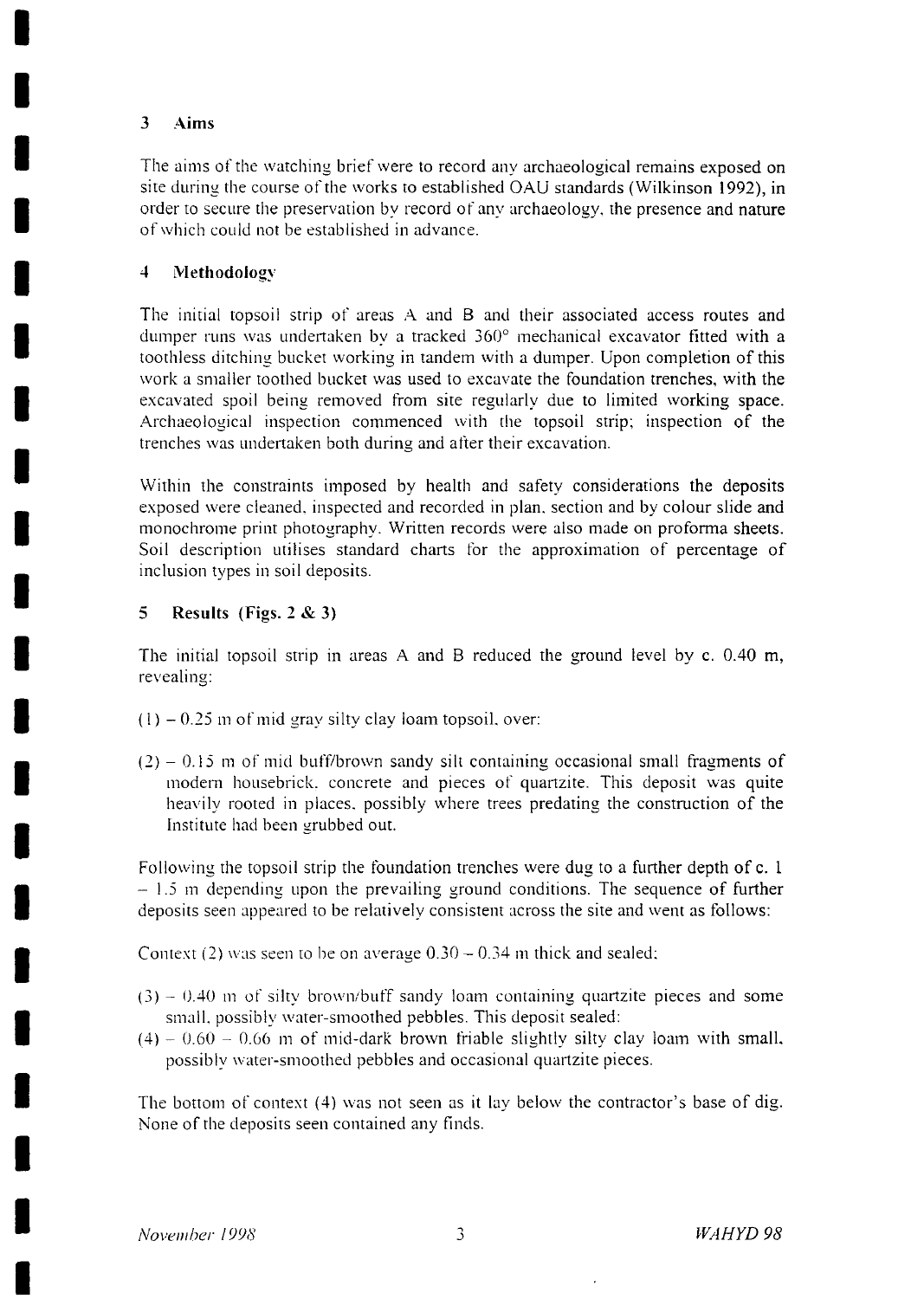#### **6 Discussion**

 $\alpha$  ,  $\beta$  $\bar{\nu}$  as

> Those groundworks undertaken on that area of the site directly opposite the cropmark ring ditch and enclosure were intensively monitored for the presence of subsoil features: however, none were seen either here or elsewhere.

> It is likely that context (2) represents a subsoil extensively disturbed during the construction of the Institute, containing as it did pieces *of* concrete and modern housebrick.

> It is possible that contexts (3) and (4) represent alluvial deposits, given their generally silty nature and the presence of possibly water-smoothed pebbles within both of them. It was not possible to sample these deposits from within the contractor's trenches, and the excavated material was rapidly removed from site giving only a brief window for hand-sorting for finds and further inspection. If they are alluvial deposits, then the presence of two distinctly different deposits may indicate separate periods of flooding here over time. If this is the case, it is possible that deposit (4) may seal other alluvial deposits and/or archaeological remains.

#### **References.**

Wilkinson, D (ed) 1992 Oxford Archaeological Unit Field Manual, (First edition, August 1992).

 $\sim$   $^{\circ}$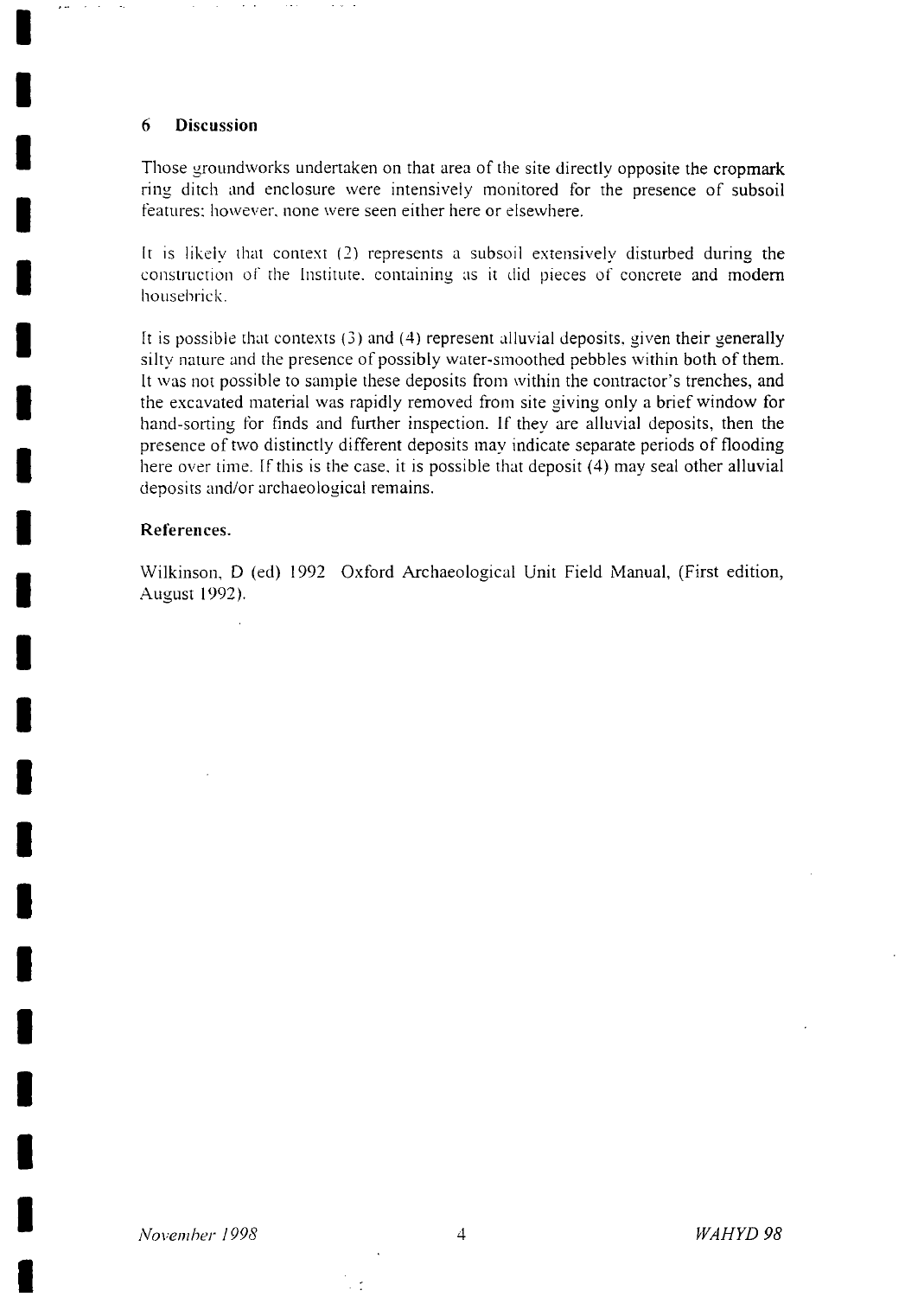#### WAHYD 98



Site location **Figure 1**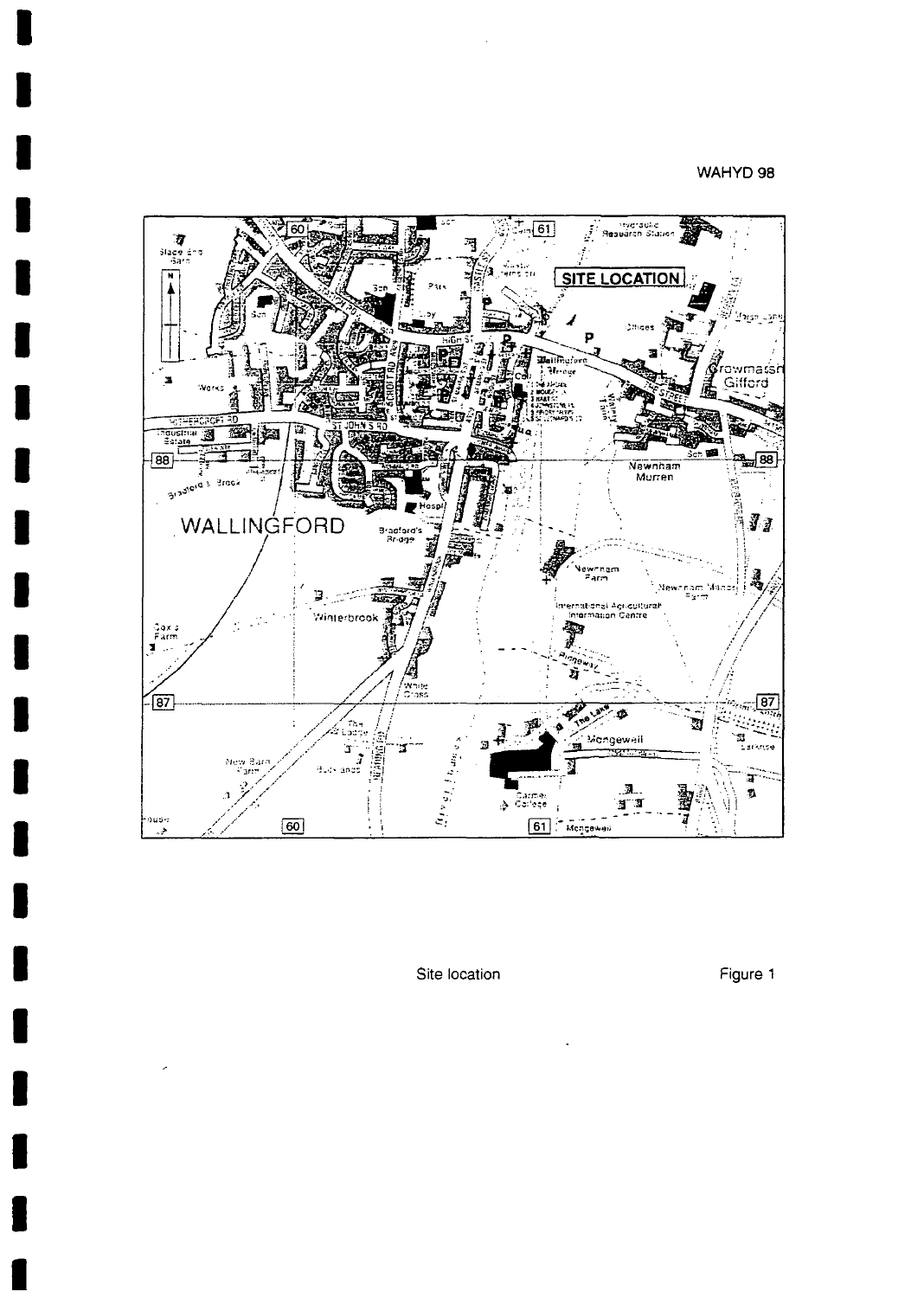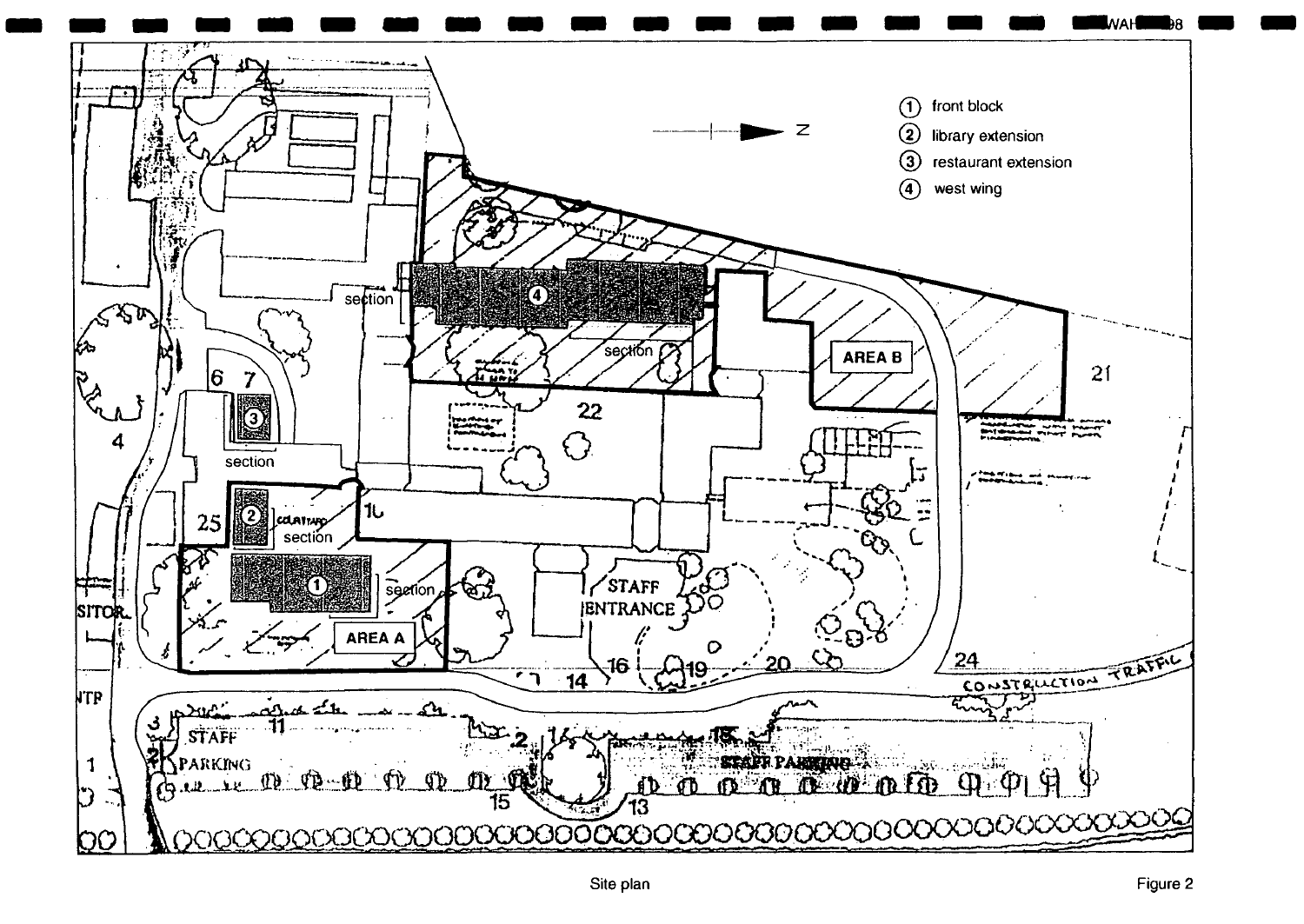#### WAHYD 98

**-- level of topsoil** 

*--* level of topsoil

**Later Level of topsoil** 

 $E$ 



**3** 

 $\blacktriangleleft$ 

1 i 1

Sections **Figure 3** 

1

N

1 the contract of the contract of the contract of the contract of the contract of the contract of the contract<br>1 the contract of the contract of the contract of the contract of the contract of the contract of the contract

Block 3 section S W

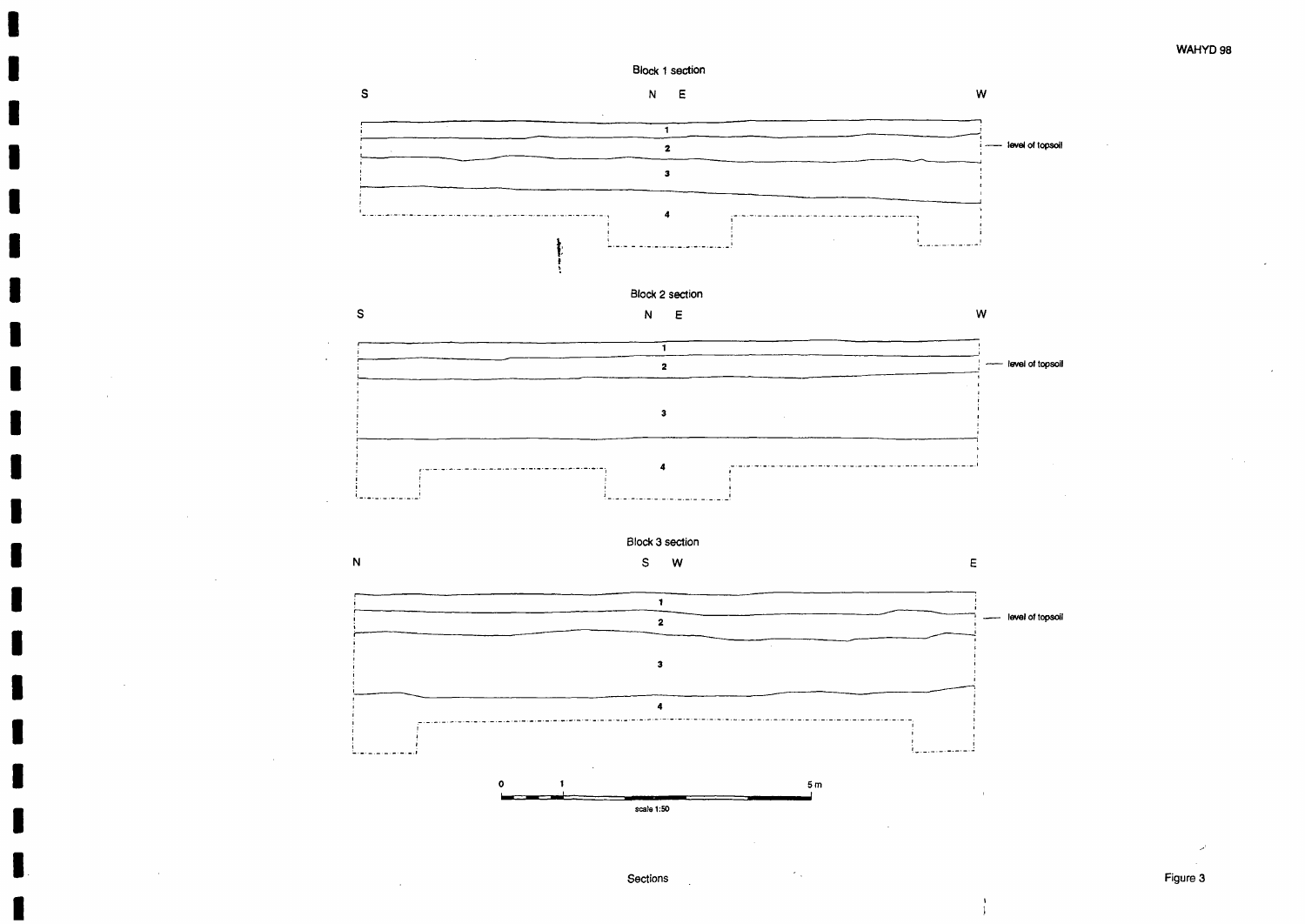

Sections Figure 4

WAHYD 98

- 1974年12月26日は松野の大都市の時代の現代の「1974年12月12日には1974年12月12日、1974年12月12日、1974年12月12日、1974年12月12日、1974年12月12日 1974年12月12日、1974年12月12日、1974年12月12日、1974年12月12日、1974年12月12日、1974年12月12日、1974年12月12日、1974年12月12日、1974年12月12日、1974年12月12日、

 $\mathbf{v}$